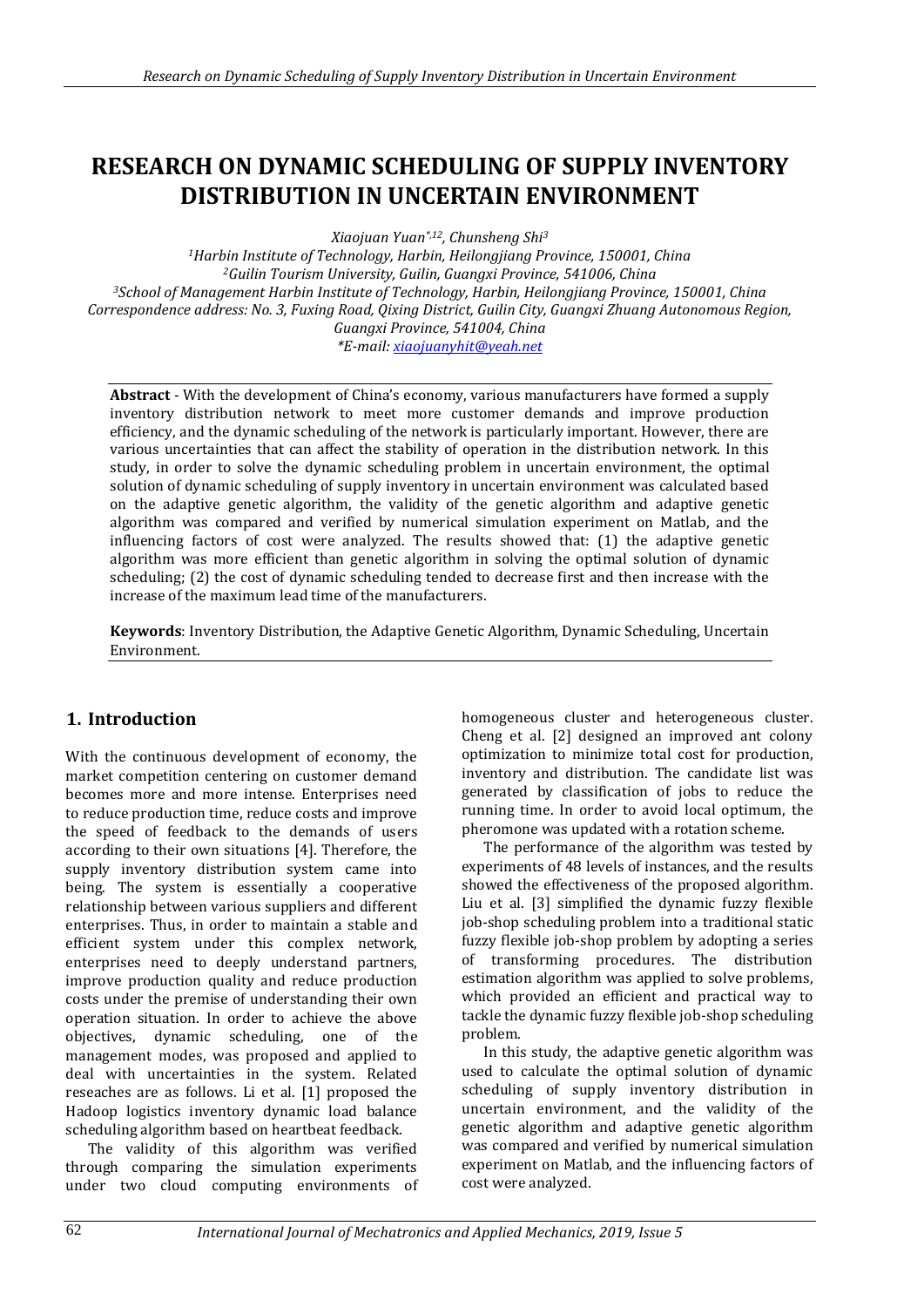## **2. Supply Inventory Distribution**

As shown in Figure 1, the entire supply inventory distribution model consists of four parts: supplier, manufacturer, wholesale market and customer [5].

The produce required raw materials was provided by the suppliers, which are random normal distribution. Each supplier is independent from others. The wholesale markets inspect the inventory

or place orders with the manufacturers according to the order requirements of customers; the manufacturers check the finished product warehouse after receiving orders, or purchase the raw materials from the suppliers.

The circulation of each order information between the four parts is independent and uncertain, in which case the dynamic scheduling of inventory distribution is optimized.



*Figure 1: Supply inventory distribution model*

As shown in Figure 1, the entire supply inventory distribution model consists of four parts: supplier, manufacturer, wholesale market and customer [5]. The produce required raw materials was provided by the suppliers, which are random normal distribution. Each supplier is independent from others. The wholesale markets inspect the inventory or place orders with the manufacturers according to the order requirements of customers; the manufacturers check the finished product warehouse after receiving orders, or purchase the raw materials from the suppliers. The circulation of each order information between the four parts is independent and uncertain, in which case the

dynamic scheduling of inventory distribution is optimized.

As the mathematical model of the entire dynamic scheduling of supply inventory distribution is relatively complex, limited by the space, only the mathematical model of the manufacturer [6] is specified:

objective: min : 
$$
\sum_{i \in L} a_{im_i}
$$
, (1)

$$
\text{condition: } \sum\nolimits_{p \in J_{ij}} h_{ijp} = 1 \quad \forall i \in L, j \in M_i , \tag{2}
$$

$$
a_{i1} \ge \sum_{p \in J_{i1}} h_{i1p} v_{ip} \qquad \forall i \in L,
$$
 (3)

$$
a_{ij} \ge \sum_{p \in J_{ij}} h_{i1p}(v_{ip} + \sigma_{ip}) + a_{ij-1} \qquad \forall i \in L, j \in M_i, j \ne 1,
$$
\n
$$
(4)
$$

$$
a_{ij} \le a_{i'j'} - v_{i'p} + K(1 - g_{ii'jj'p}) + K(2 - h_{ijp} - h_{i'j'p}) \qquad \forall i, i' \in L, p \in J_{ij} \cap J_{i'j'} \tag{5}
$$

$$
ai'j' \leq a_{ij} - v_{ip} + Kgi'jj'p + K(2 - h_{ijp} - h_{ij}'j'p) \qquad \forall i, i' \in L, p \in J_{ij} \cap J_{i'j'} , \qquad (6)
$$

$$
h_{ijp} + h_{ij'p} \le 1 \qquad \forall i \in L, j \in M_i, t_i(p,q) = 0 \tag{7}
$$

$$
h_{ijp}, g_{ii'jj'p} \in \{0, 1\}, a_{ij} \in \mathbb{Z}^+, \tag{8}
$$

where  $\sum_{i \in L} a_{i m_i}$  stands for the total production cost and time, L stands for the set of all orders, Mi stands for the set of all stages of the i-th order,  $J_{ii}$  stands for the all possible manufacturers of the i-th order in the stage *j*,  $t_i(p, q)$  stands for the elements of p-row and q-column in processing matrix of the i-th order,  $\sigma_{ij}$  stands for the adjustment time of the i-th order

from the previous stage to the j-th stage,  $v_{ip}$  stands for the processing time required for the i-th order at the p manufacturer, and hijp stands for a 0-1 variable, it occupies resource will be recorded as 1, otherwise, it will be recorded as  $0$ .  $a_{ii}$  stands for the time required for j processing stage, and  $x_{ii'ii'p}$  stands for the resources of p manufacturer that are shared between the i-th order in the j processing stage and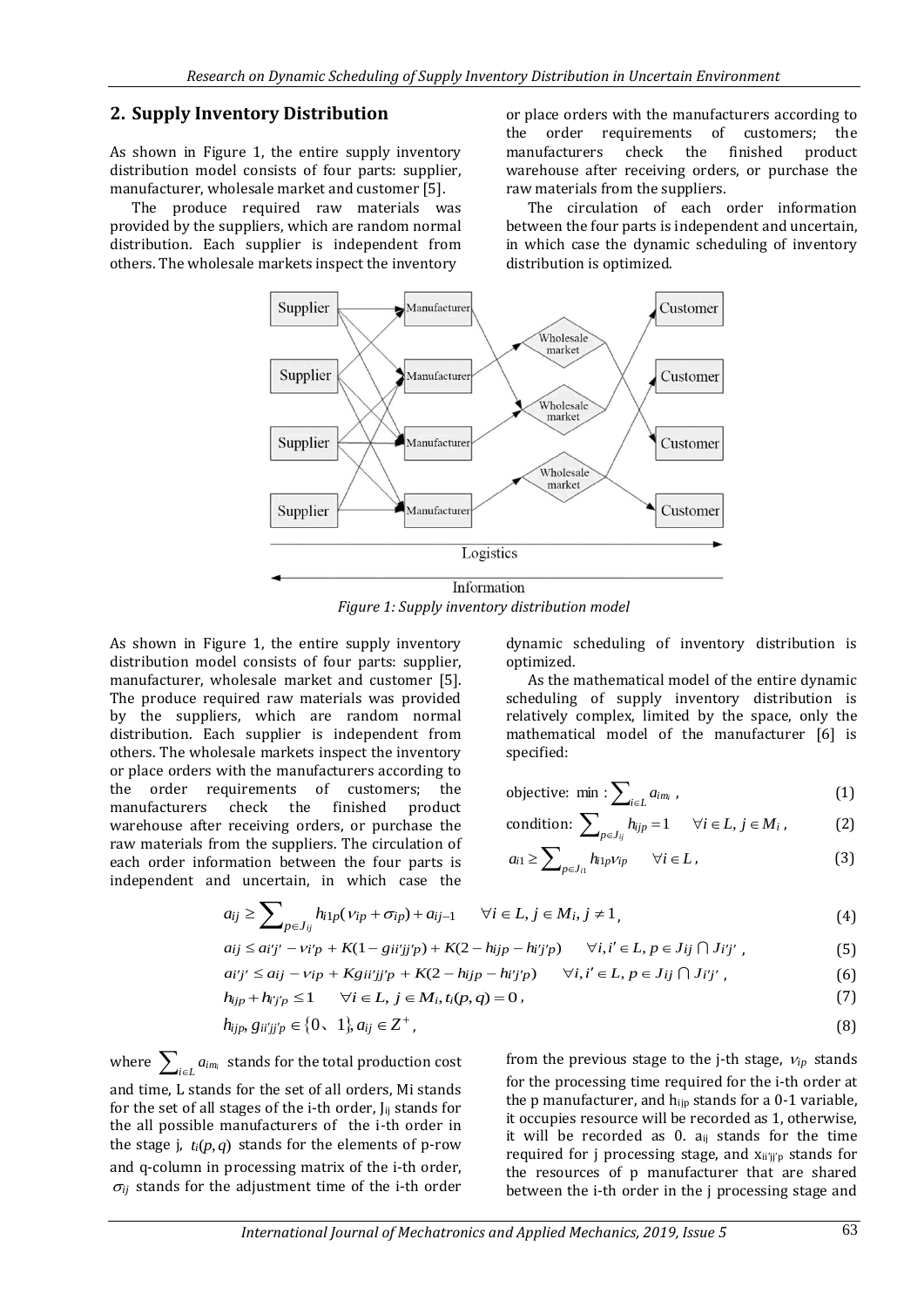the i'-th order in the j' processing stage. If the order is completed earlier, it will be recorded as 1, otherwise, it will be 0.

The efficiency of solving the whole inventory distribution scheduling problem is not only related to the established mathematical model, but also related to the selected algorithm. The appropriate algorithm can solve the problem faster. In this study, adaptive genetic algorithm and genetic algorithm were chosen as the solution algorithm of the model.

# **3. Adaptive Genetic Algorithm**

Genetic improvement algorithm is generally divided into chromosome coding, initial population generation, fitness value evaluation and population evolution strategy [8]. Chromosome coding mainly refers to the way that the smallest encoding character is used to reasonably represent the problem in the process of transforming data into genotype in genetic space, generally including binary encoding, integer encoding, etc. [9].

In the generation of initial population, the initial population is generally composed of several randomly generated chromosomes, which are considered to be iterative by the initial solution of the genetic algorithm. In the evaluation of fitness value, each fitness function corresponds to the quality of each chromosome, and the calculation of fitness value is also divided into decoding chromosomes, calculating the objective function value and transforming fitness [10]. Population evolution strategy is divided into selection, crossover and mutation. In traditional genetic algorithm [14], when the optimal solution is calculated, the initial chromosomes used for calculation are randomly generated, which leads to the slow convergence speed in calculation. The adaptive genetic algorithm in this study adaptively adjusted the crossover rate and mutation rate of individuals to make the initial population closer to the optimal solution. The improved adaptive crossover rate [11] and mutation rate [7] are:

$$
\alpha = \begin{cases} \frac{n_1(G_{avg} - G') + n_2(G' - G_{min})}{G_{avg} - G_{min}} & G' < G_{avg} \\ \frac{n_2(G_{max} - G') + n_3(G' - G_{avg})}{G_{max} - G_{avg}} & G' \ge G_{avg} \end{cases}
$$
(9)

$$
\beta = \begin{cases}\nG_{\text{max}} - G_{\text{avg}} & G' < G_{\text{avg}} \\
\frac{n_4(G_{\text{avg}} - G') + n_5(G' - G_{\text{min}})}{G_{\text{avg}} - G_{\text{min}}} & G' < G_{\text{avg}} \\
\frac{n_5(G_{\text{max}} - G') + n_6(G' - G_{\text{avg}})}{G_{\text{max}} - G_{\text{avg}}} & G' \ge G_{\text{avg}}\n\end{cases}
$$
\n(10)

where  $α$  stands for the crossover rate,  $β$  stands for the mutation rate, G stands for the fitness function value of chromosome, Gmin stands for the minimum fitness function value in contemporary population,

Gmax stands for the maximum fitness function value in contemporary population,  $G_{avg}$  stands for the average value of all fitness functions in contemporary population, G' stands for the larger fitness function value of two chromosomes in the crossover operation, and  $n_1$ ,  $n_2$ ,  $n_3$ ,  $n_4$ ,  $n_5$ , and  $n_6$  are all in  $(0,1)$ , and  $n_1 > n_2 > n_3$ ,  $n_4 > n_5 > n_6$ .

For the dynamic scheduling in this study, the following settings are made.

#### **3.1 Chromosome coding**

In this study, there are 6 decision variables in the dynamic scheduling problem of supply inventory distribution, 5 with or without variables, and 1 nonnegative variables. Therefore, matrix coding [12] was used, and 1 solution was composed of 6 gene segments. A matrix was set up for the quantity and distribution way from the last to the next, and the quantity and distribution way from the last to the next were mutually corresponding.

#### **3.2 Initial population generation**

According to the objective function and conditional equation in the mathematical model, 30 initial solutions were randomly generated, and the unqualified solutions were modified to make all the initial solutions conform to the constraint conditions.

### **3.3 Fitness value evaluation**

In this study, ranking function in the tool box of Matlab [13] was adopted as the evaluation fitness function of individuals, so as to avoid the problem of low selection probability caused by excessive penalty value of some individuals.

### **3.4 Genetic manipulation**

In this study, the combination of roulette and elite selection was used as selection operator [15], and the crossover operator of matrix column crossing and mutation operator of matrix row crossing were used to correct the relationship between individual fragments. When iterations times of the algorithm reached 500 generations, the operation will be terminated regardless of whether the optimal solution was found.

### **4. Simulation Example**

### **4.1 Experimental environment**

In this study, Matlab simulation platform was used to write algorithm model, and the experiments were carried out on a laboratory server, which was equipped with Windows7 system, I7 processor, and 16G memory.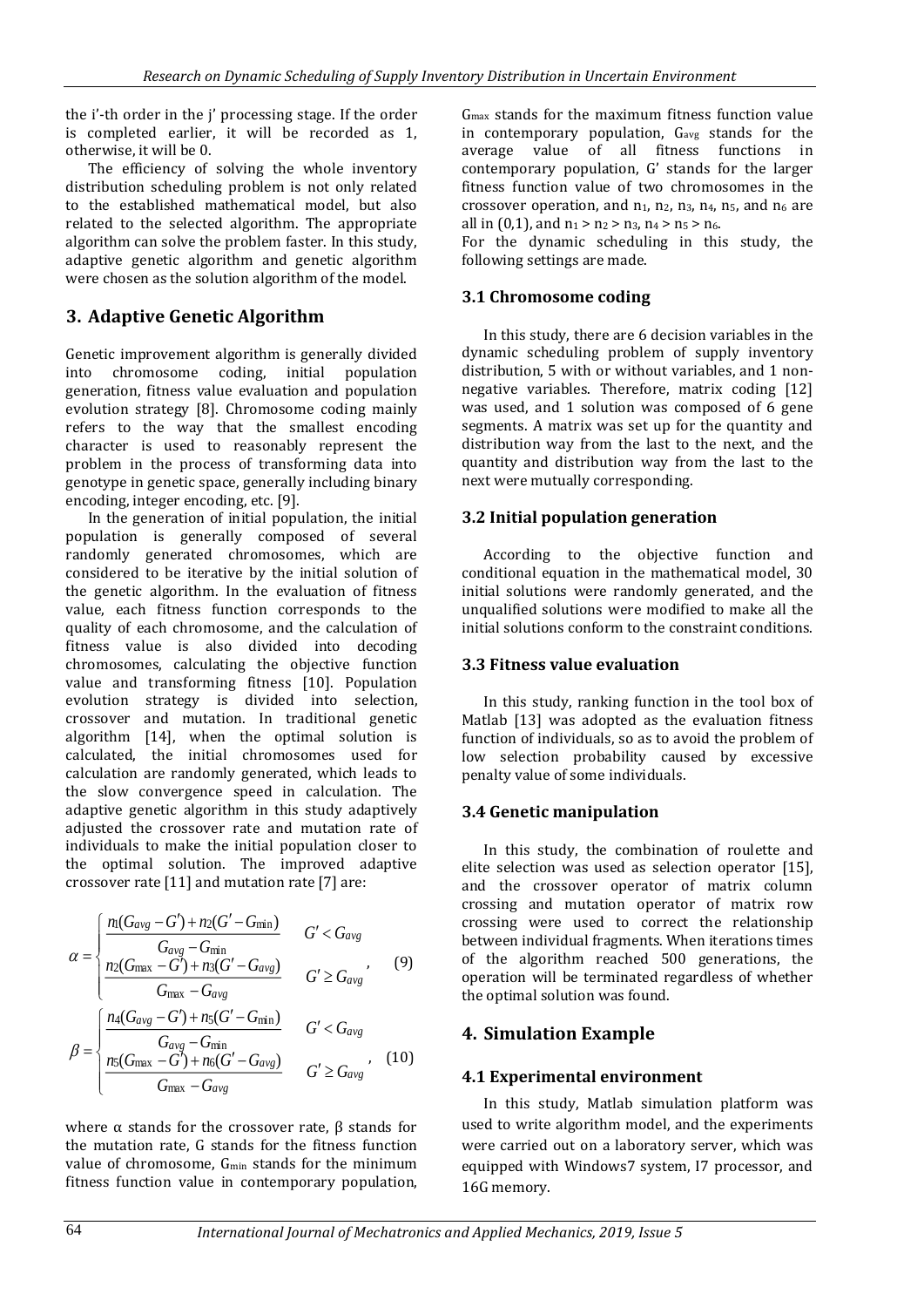#### **4.2 Basic parameters of examples**

*Table 1: Basic parameters of examples*

| Basic parameters                                                                                                        | Value range             |  |
|-------------------------------------------------------------------------------------------------------------------------|-------------------------|--|
| Average customer demand<br>(unit / month)                                                                               | [12, 24]                |  |
| Standard deviation of customer<br>demand (unit / month)                                                                 | [3, 7]                  |  |
| Fixed operating cost of the<br>wholesale market (yuan /<br>month)                                                       | [450, 600]              |  |
| Inventory cost of the wholesale<br>market (yuan / unit/ month)                                                          | [31, 33]                |  |
| Inventory capacity of the<br>wholesale market (unit)                                                                    | $\overline{[}110, 170]$ |  |
| Order cost of the wholesale<br>market (yuan / unit)                                                                     | [150, 160]              |  |
| Lead time for transportation<br>between the wholesale market<br>and the manufacturer (month /<br>times)                 | $\overline{[1, 5]}$     |  |
| Transportation cost from the<br>supplier to the manufacturer<br>(yuan/unit)                                             | [40, 120]               |  |
| Transportation cost from the<br>manufacturer to the wholesale<br>market (yuan / unit)                                   | [15, 45]                |  |
| Transportation cost from the<br>wholesale market to customers<br>(yuan / unit)                                          | [5, 15]                 |  |
| Supply of the supplier (unit)                                                                                           | [61, 76]                |  |
| Procurement cost of the<br>manufacturer at the supplier<br>(yuan / unit)                                                | [350, 500]              |  |
| Fixed operating cost of the<br>manufacturer (yuan / month)                                                              | [6000, 8000]            |  |
| Inventory cost of the<br>manufacturer (yuan / unit /<br>month)                                                          | [250, 350]              |  |
| Inventory service level                                                                                                 | 0.9                     |  |
| Under the condition of<br>standard normal distribution,<br>the inventory level meets the<br>required safety stock value | 1.6                     |  |
| Maximum lead time of the<br>manufacturer (month / times)                                                                | [6, 8]                  |  |
| Production cost (yuan / unit)                                                                                           | [80, 130]               |  |
| Productive capacity (unit)                                                                                              | [125, 140]              |  |
| Order cost of the manufacturer<br>(yuan / times)                                                                        | [1200, 1600]            |  |
| Lead time for transportation<br>between the manufacturer and<br>the supplier (month / times)                            | [4, 9]                  |  |

In this study, five sets of examples of different scales were tested. The basic parameters of the five sets of examples are shown in Table 1, and the scale parameters are shown in Table 2.

#### **4.3 Example scale and algorithm parameters setting**

|     | parameters          |                                  |                                                                                  |                                                                                     |  |
|-----|---------------------|----------------------------------|----------------------------------------------------------------------------------|-------------------------------------------------------------------------------------|--|
| No. | Example             | Algorithm                        | Crossover                                                                        | Mutation                                                                            |  |
|     | scale               |                                  | rate $\alpha$                                                                    | rate $\beta$                                                                        |  |
| 1   | $5 - 4 - 6 -$<br>15 | Genetic<br>algorithm             | 0.8                                                                              | 0.1                                                                                 |  |
|     |                     | Adaptive<br>genetic<br>algorithm | In<br>formula<br>$(9)$ :<br>$n_1 = 0.9$ ,<br>$n_2 = 0.8$<br>$n_3 = 0.7$          | In<br>formula<br>(10):<br>$n_4 = 0.1$<br>n <sub>5</sub> =0.08,<br>$n_6 = 0.06$      |  |
| 2   | $5 - 4 - 6 -$<br>20 | Genetic<br>algorithm             | 0.8                                                                              | 0.1                                                                                 |  |
|     |                     | Adaptive<br>genetic<br>algorithm | In<br>formula<br>$(9)$ :<br>$n_1 = 0.9$ ,<br>$n_2 = 0.8$<br>$n_3 = 0.7$          | In<br>formula<br>$(10)$ :<br>$n_4 = 0.1$ ,<br>$n_5 = 0.08$<br>$n_6 = 0.06$          |  |
| 3   | $5 - 4 - 15$<br>20  | Genetic<br>algorithm             | 0.8                                                                              | 0.1                                                                                 |  |
|     |                     | Adaptive<br>genetic<br>algorithm | In<br>formula<br>$(9)$ :<br>$n_1 = 0.9$ ,<br>$n_2 = 0.8$<br>$n_3 = 0.7$          | In<br>formula<br>(10):<br>$n_4 = 0.1$<br>n <sub>5</sub> =0.08,<br>$n_6 = 0.06$      |  |
| 4   | $5 - 15 -$<br>15-20 | Genetic<br>algorithm             | 0.8                                                                              | 0.1                                                                                 |  |
|     |                     | Adaptive<br>genetic<br>algorithm | In<br>formula<br>$(9)$ :<br>$n_1 = 0.9$ ,<br>n <sub>2</sub> =0.8,<br>$n_3 = 0.7$ | In<br>formula<br>$(10)$ :<br>$n_4 = 0.1$ ,<br>n <sub>5</sub> =0.08,<br>$n_6 = 0.06$ |  |
| 5   | $15 - 4 - 6$<br>20  | Genetic<br>algorithm             | 0.8                                                                              | 0.1                                                                                 |  |
|     |                     | Adaptive<br>genetic<br>algorithm | In<br>formula<br>$(9)$ :<br>$n_1 = 0.9$<br>n <sub>2</sub> =0.8,<br>$n_3 = 0.7$   | In<br>formula<br>$(10)$ :<br>$n_4 = 0.1$ ,<br>n <sub>5</sub> =0.08,<br>$n_6 = 0.06$ |  |

*Table 2: Example scale and algorithm* 

The scale of the five examples is shown in Table 2. In this study, genetic algorithm and adaptive genetic algorithm were adopted to calculate the objective function, so as to make comparison. The crossover rate and mutation rate of the two algorithms are shown in Table 2.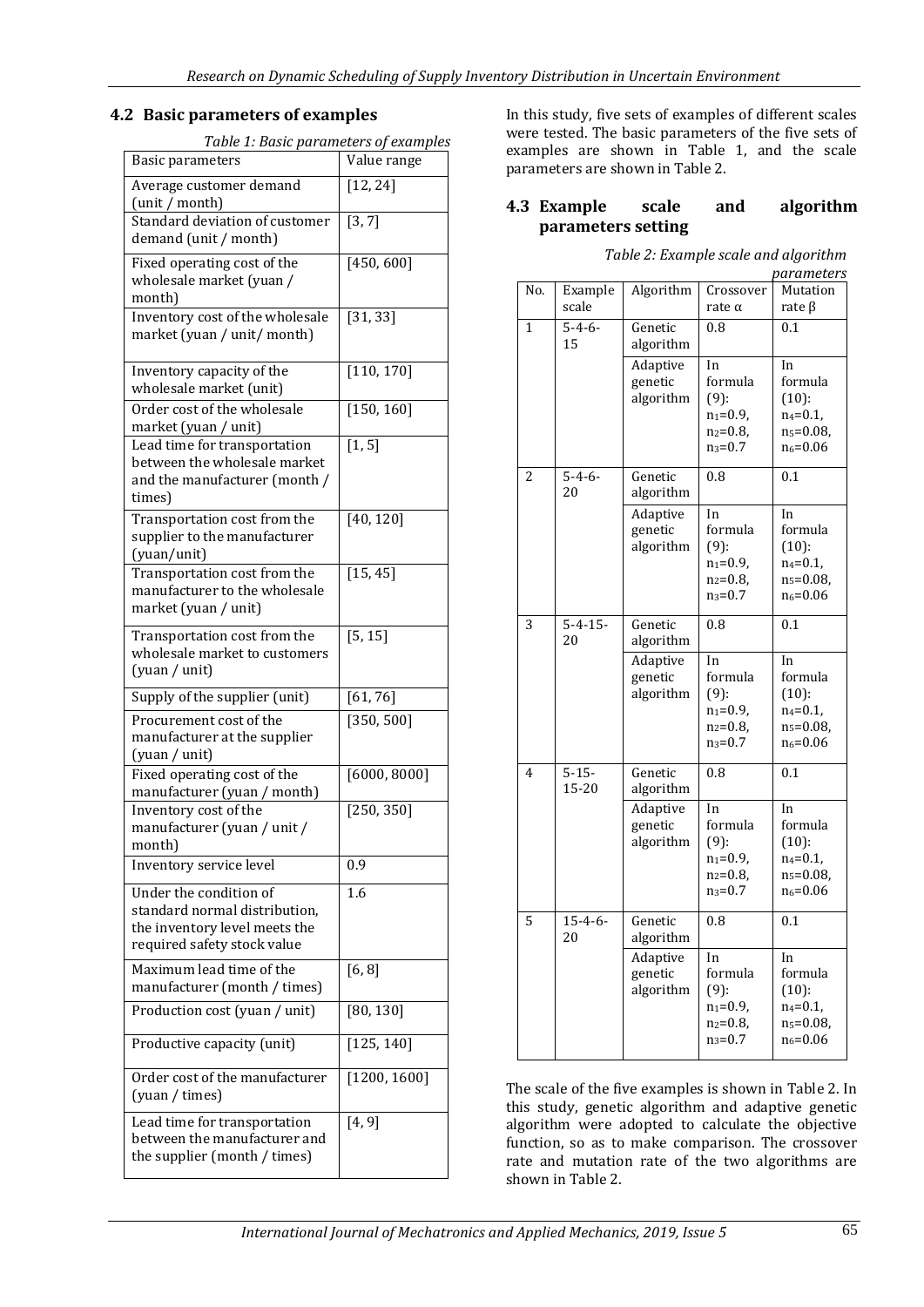Each set of example was tested for 30 times, the corresponding objective function value and running time were recorded, the optimal and the worst objective function values were selected, and the corresponding average objective function values and the average running time of the 30 sets of solutions were calculated.

Then, the best example was selected, and the maximum lead time of the manufacturer in this example was taken as benchmark 1. The maximum lead time of the manufacturer was adjusted, and the adjustment multiple was 0.7-1.7. Each set of data was calculated 30 times, and the average value was calculated.

#### **4.4 Simulation results**

#### *The comparison of two algorithms*



*Figure 2: The corresponding objective function value of the optimal solution of the two algorithms with different example scales*

The comparison of the corresponding objective function value of the optimal solution with five different example scales is shown in Figure 2.

We can find that the corresponding objective function value of the optimal solution of the adaptive genetic algorithm was lower than that of the genetic algorithm in any example, which meant that the total

cost of the optimal solution of the dynamic scheduling problem obtained by the adaptive genetic algorithm was lower than that obtained by the genetic algorithm.

The corresponding objective function value of the optimal solution of the two algorithms was the lowest when the example scale was 5-4-6-15.



*Figure 3: The corresponding objective function value of the worst solution with different example scales*

The comparison of the corresponding objective function value of the worst solution with five different example scales is shown in Figure 3. We can find that the corresponding objective function value of the worst solution of the adaptive genetic algorithm was lower than that of the genetic algorithm in any example, which meant that the total cost of the worst solution of the dynamic scheduling problem obtained by the adaptive genetic algorithm was lower than that obtained by the genetic algorithm. The corresponding objective function value of the worst solution of the two algorithms was the lowest when the example scale was 5-4-6-15.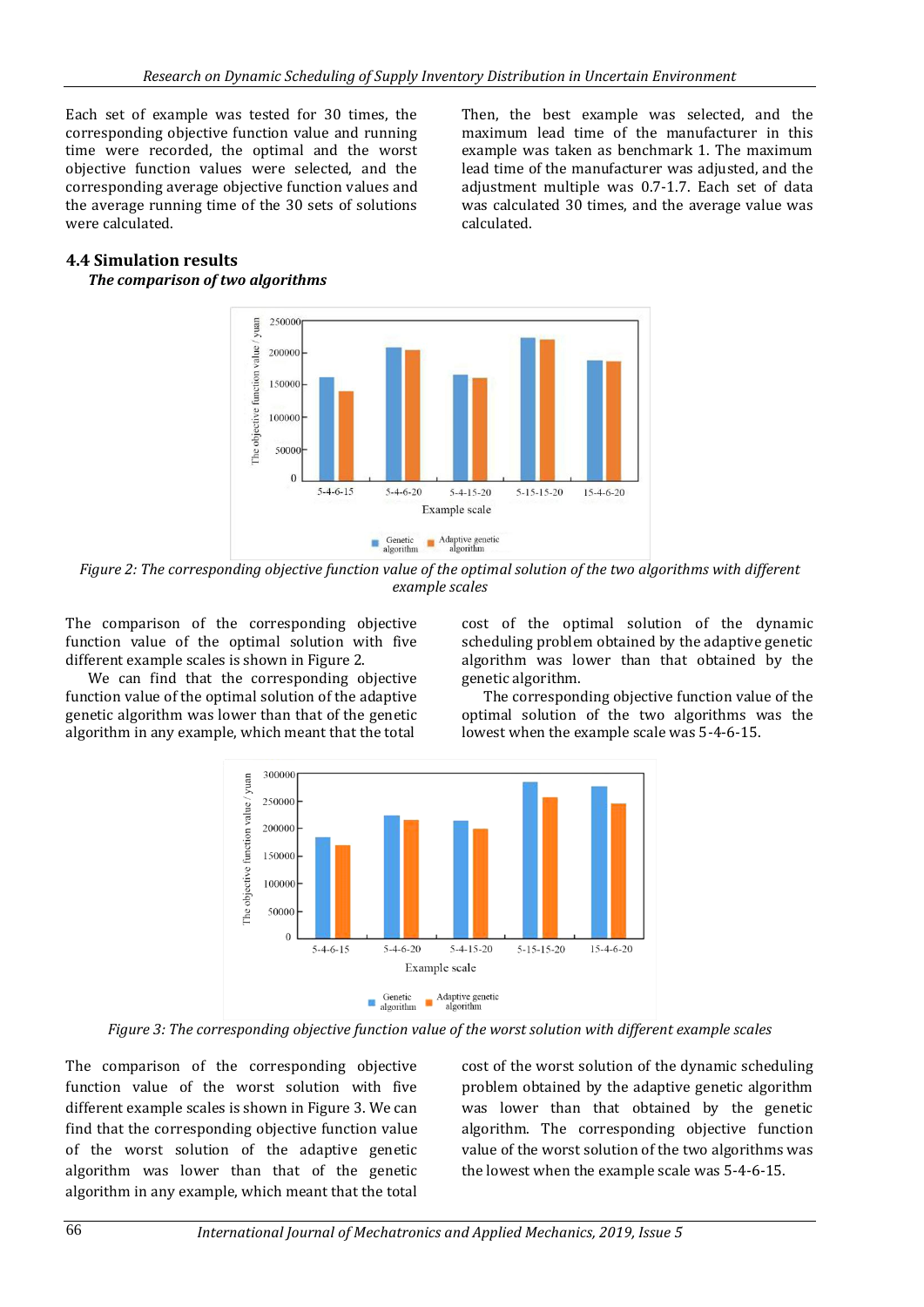

*Figure 4: The corresponding average objective function value of 30 sets of solutions with different example scales*

The comparison of the corresponding average objective function value of 30 sets of solutions with five example scales is shown in Figure 4.

We can find that the average objective function value of the adaptive genetic algorithm was lower than that of the genetic algorithm in any example, which meant that the average total cost of the

dynamic scheduling problem obtained by the adaptive genetic algorithm was lower than that obtained by the genetic algorithm.

The average objective function value of the two algorithms was the lowest when the example scale was 5-4-6-15.



*Figure 5: Average running time of 30 sets of solutions with different example scales*

Average running time of 30 sets of solutions with five example scales is shown in Figure 5, we can find that the average running time of the adaptive genetic algorithm was slightly longer than that of the genetic algorithm in any example. The running time of two algorithms was shortest when the example scale was 5-4-6-15.

In conclusion, the optimal solution, the worst solution and the average objective function value obtained by the adaptive genetic algorithm were smaller than those obtained by the genetic algorithm, indicating that the adaptive genetic algorithm has a stronger capability of searching optimal solution than the genetic algorithm. However, the solving running time of the adaptive genetic algorithm was slightly longer, and the difference was not significant. After comprehensive consideration, the adaptive genetic algorithm was more excellent.

### *Cost variation law of dynamic scheduling of inventory distribution*



*Figure 6: The cost of dynamic scheduling of inventory distribution under the maximum lead time of different manufacturers*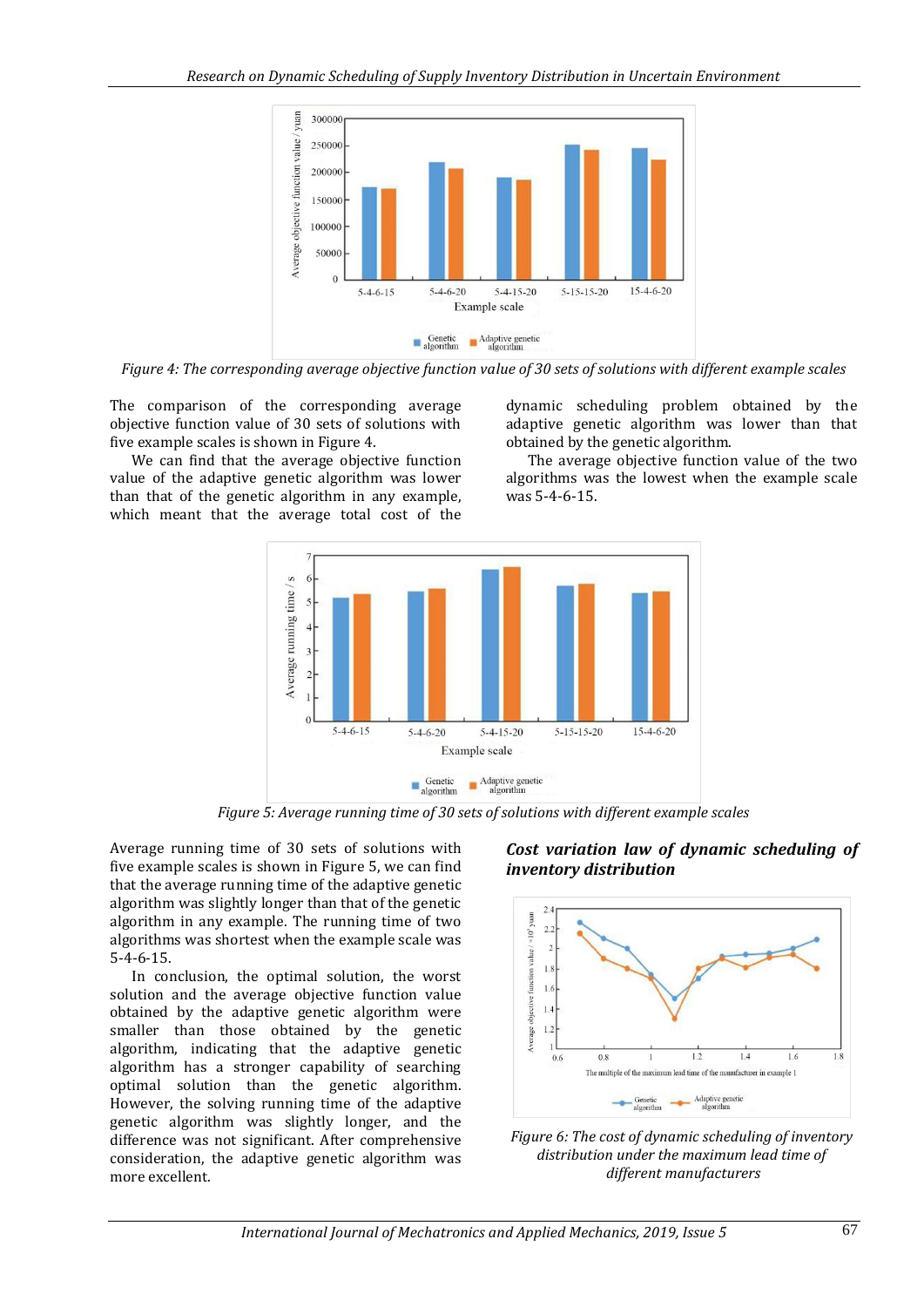From the above, it can be seen that the result of the example 1 was the best, and the maximum lead time of the manufacturer was adjusted based on the example 1, and the final result is shown in Figure 6. It can be seen from the Figure 6 that the multiple of lead time was in the range of 0.7-1.1, and the average objective function value of the dynamic scheduling, i.e., the cost, decreased as the lead time increased. When the maximum lead time is reduced, the order becomes urgent, and the manufacturer will increase the cost of purchasing, transportation and production to complete the order, which ultimately leads to an increase in the total cost.

The multiple of the lead time was in the range of 1.1-1.7, the cost of dynamic scheduling increased as the lead time increased. The reason is that the manufacturer will produce more and store them and meet the customer requirements in time when the order is not urgent, but a large amount of storage will increase the inventory cost, which will eventually lead to an increase in the total cost. When the multiple was 1.1, the total cost of dynamic scheduling was the smallest.

Therefore, operators of dynamic scheduling of inventory distribution need to determine the best maximum lead time to reduce the operating cost of the entire dynamic scheduling.

## **5. Conclusion**

In this study, the adaptive genetic algorithm was used to calculate the optimal solution of dynamic dispatching of supply inventory in uncertain environment. The effectiveness of genetic algorithm and adaptive genetic algorithm was verified by numerical simulation experiments on Matlab.

Finally, the following conclusions are drawn:

(1) The optimal solution, the worst solution and the average objective function value obtained by the adaptive genetic algorithm were smaller than those obtained by the genetic algorithm, indicating that the adaptive genetic algorithm has a stronger capability of searching optimal solution than the genetic algorithm. However, the solving running time of the adaptive genetic algorithm was slightly longer, and the difference was not significant. After comprehensive consideration, the adaptive genetic algorithm was more suitable for the dynamic scheduling problem of this study.

(2) The total cost of dynamic scheduling was related to the maximum lead time of the manufacturer. It tended to decrease first and then increase with the increase of the maximum lead time. Determining the best maximum lead time is conducive to reduce the total cost of dynamic scheduling.

## **References**

- [1] Li W, Zhou J, Lin Z, Zhang X. (2017). Hadoop-Based Dynamic Load Balance Scheduling Algorithm of Logistics Inventory. *International Conference on Computational Intelligence and Security*, IEEE, Wuxi, China, pp. 5-8.
- [2] Cheng B, Ming LI, Management SO. (2015). Ant Colony Optimization for Joint Scheduling of Production, Inventory and Distribution. *Journal of Mechanical Engineering*, 51(12), pp. 202-212.
- [3] Liu B, Fan Y, Liu Y. (2015). A fast estimation of distribution algorithm for dynamic fuzzy flexible job-shop scheduling problem. *Computers & Industrial Engineering*, pp. 193- 201.
- [4] Kar MB, Bera S, Das D, Kar S. (2015). A production-inventory model with permissible delay incorporating learning effect in random planning horizon using genetic algorithm. *Journal of Industrial Engineering International*, 11(4), pp. 555-574.
- [5] Cannella S, Framinan JM, Bruccoleri M, Barbosa-Póvoa AP, Relvas S. (2015). The effect of Inventory Record Inaccuracy in Information Exchange Supply Chains. *European Journal of Operational Research*, 243(1), pp. 120-129.
- [6] Mohtashami A. (2015). A novel dynamic genetic algorithm-based method for vehicle scheduling in cross docking systems with frequent unloading operation. *Computers & Industrial Engineering*, 90(C), pp. 221-240.
- [7] Wang D, Luo H. (2016). Simultaneous Lot-Sizing and Scheduling for Single-Stage Multi-product Production-Distribution System with Due Date Considerations to Minimize Total Logistics Cost. *International Conference on Intelligent Human-Machine Systems and Cybernetics*, IEEE, Hangzhou, China.
- [8] Jauhar S K, Pant M. (2015). Genetic Algorithms, a Nature-Inspired Tool: Review of Applications in Supply Chain Management. *Advances in Intelligent Systems & Computing*, pp. 71-86.
- [9] İnkaya T, Akansel M. (2017). Coordinated scheduling of the transfer lots in an assemblytype supply chain: a genetic algorithm approach. *Journal of Intelligent Manufacturing* 28(4), pp. 1-11.
- [10] Afzalirad M, Shafipour M. (2018). Design of an efficient genetic algorithm for resourceconstrained unrelated parallel machine scheduling problem with machine eligibility restrictions. *Journal of Intelligent Manufacturing*, pp. 1-15.
- [11] Sweeney E. (2015). Decision support system for vendor managed inventory supply chain: a case study. *International Journal of Production Research*, 53(16), pp. 4789-4818.